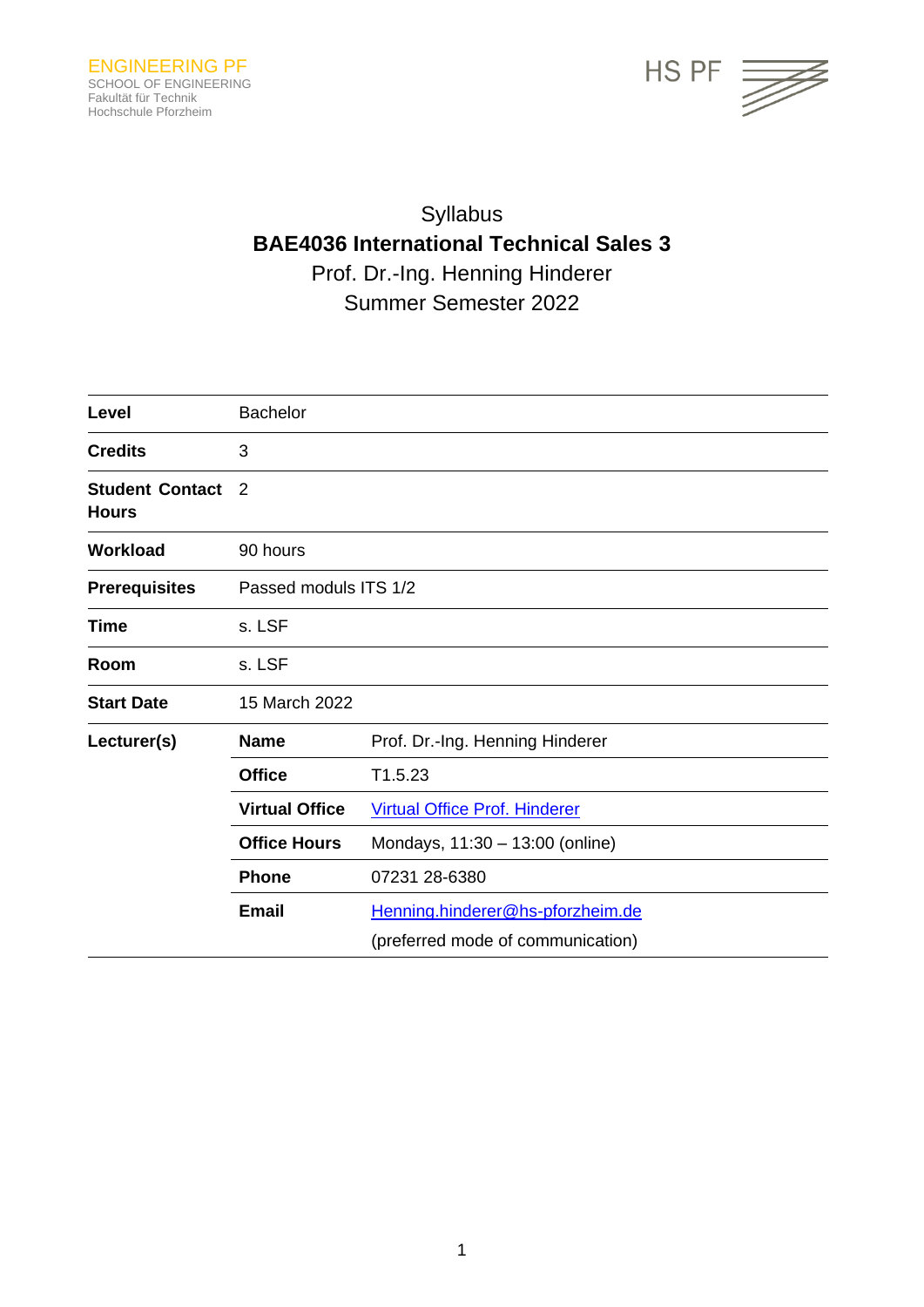## **Summary**

Students apply knowledge in international technical sales which they have acquired during their prior studies. As well new aspects of international marketing are introduced by the instructor and applied in a comprehensive case study.

The focus of the seminar lies on a detailed elaboration of a market entry strategy for an existing company.

Students will also prepare a first sales appointment at a customer/prospect which could be interested in the products of the respective company.

## **Outline of the Course**

- Analysis and understanding of SME as well as technical products by means of real-life cases
- International market research
- Identification of customer segments and market trends
- Elaboration of market entry strategies
- Presentation of results in different contexts

# **Course Intended Learning Outcomes and their Contribution to Program Intended Learning Outcomes / Program Goals**

|     | <b>Learning outcome</b>                                                                                                                         | <b>Contribution</b>                                                                                                                                                                                                                                                           |
|-----|-------------------------------------------------------------------------------------------------------------------------------------------------|-------------------------------------------------------------------------------------------------------------------------------------------------------------------------------------------------------------------------------------------------------------------------------|
| 1.1 | Die Studierenden weisen nach, dass sie                                                                                                          | Anwendung des technischen Wissens in Fallstudien                                                                                                                                                                                                                              |
|     | ein solides Grundwissen in Technischen<br>Grundlagen haben.                                                                                     | zum<br>technischen Vertrieb                                                                                                                                                                                                                                                   |
| 1.3 | Die Studierenden weisen nach, dass sie<br>ein solides Grundwissen<br>in Betriebswirtschaftslehre haben.                                         | Vertiefung von Grundwissen insbesondere aus Marke-<br>ting,<br>Unternehmensorganisation, Personalführung und Con-<br>trolling<br>wie Übertragung auf Fragestellungen des technischen<br>Vertriebs                                                                             |
| 3.1 | Die Studierenden sind in der Lage analyti-<br>sche Fähigkeiten konstruktiv und kritisch<br>auf komplexe Problemstellungen an-<br>zuwenden.      | Fallstudien bzw. Projekte im Themenfeld des techni-<br>schen Vertriebs in<br>Zusammenarbeit mit Unternehmens                                                                                                                                                                  |
| 4.1 | Die Studierenden kennen die Grundsätze<br>ethischer Diskurse und können diese auf<br>typische betriebliche Entschei-<br>dungsprobleme anwenden. | Wahrnehmung von ethischen Konflikten bei der Simula-<br>tion von Verkaufs- und<br>Verhandlungssituationen                                                                                                                                                                     |
| 5.2 | Die Studenten weisen ihre mündliche Aus-<br>drucksfähigkeit durch überzeugende Prä-<br>sentationen und Vorträge nach.                           | Multimediale Präsentationen von Zwischenergebnissen<br>und<br>Endergebnisse von Fallstudien und Projekten                                                                                                                                                                     |
| 6.1 | Im Rahmen praktischer Aufgabenstellun-<br>gen zeigen die Studierenden, dass sie in<br>der Lage sind, erfolgreich im Team zu ar-<br>beiten.      | Bearbeitung komplexer Fallstudien oder Projekte in<br>Strukturierter Teamarbeit,<br>Anwendung von Wissen im Projektmanagement                                                                                                                                                 |
| 7.1 | Die Studierenden zeigen, dass sie in kon-<br>kreten Fallsituationen ihre interkulturelle<br>Kompetenz wirksam einsetzen können.                 | Anwendung interkulturellen Wissens als Voraussetzung<br>zur Entwicklung internationaler<br>Vertriebsstrategien,<br>-instrumente und Organisationsformen sowie Fragen<br>der<br>internationalen Mitarbeiterführung im Rahmen von kon-<br>kreten Fallstudien oder<br>Projekten. |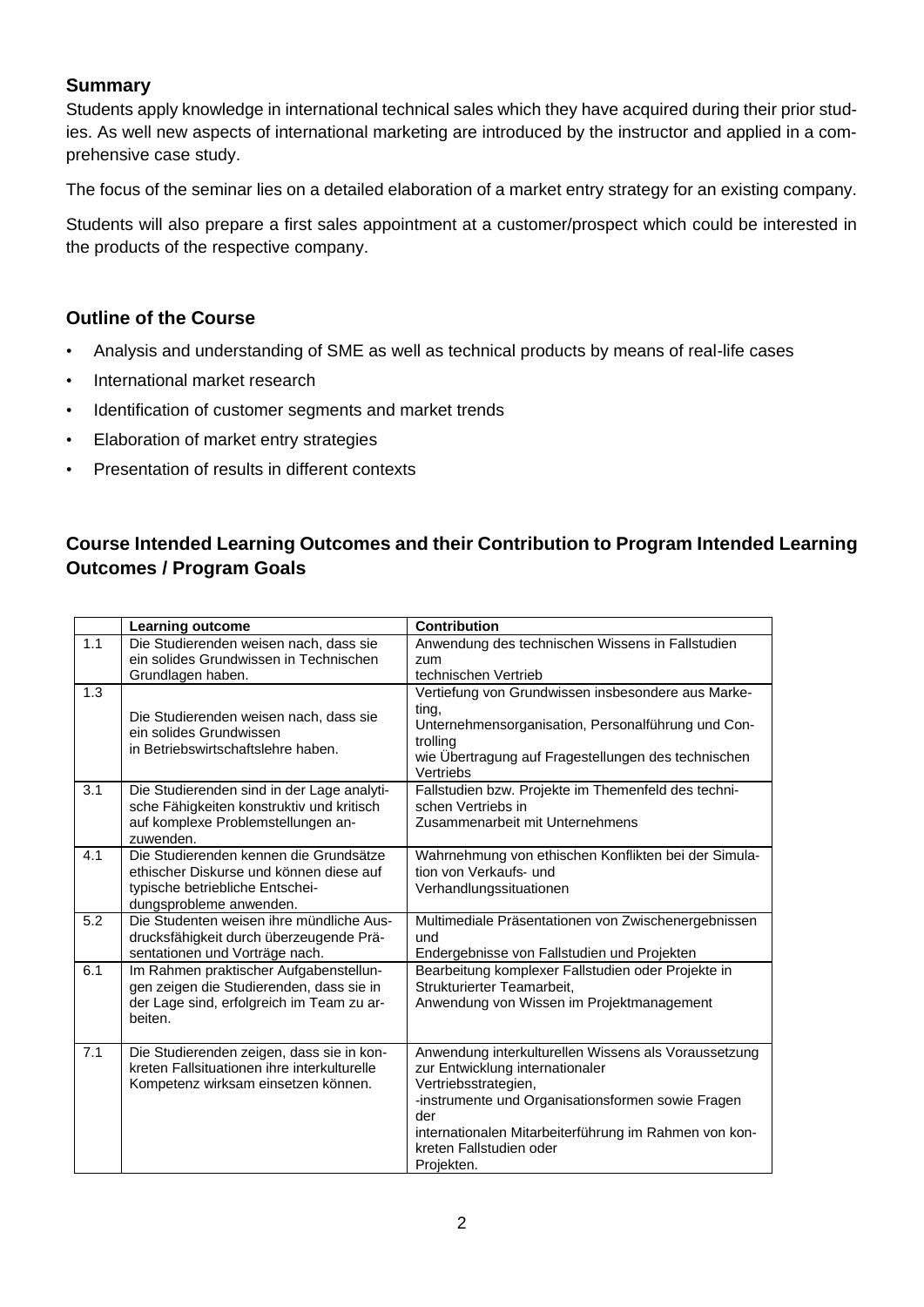# **Teaching and Learning Approach**

This course is designed as an interactive seminar. The teaching approach is characterized by groupwork based on a close interaction with the lecturer. Students elaborate results independently. The theoretical fundaments will be explained in class. Students organize their work in groups and present their results in class. Detailed feedback on the elaborated strategies as well as sales approaches and presentation capabilities will be given.

## **Literature and Course Materials**

- Backhaus, K.: Industriegütermarketing, 10. Auflage, München: 2014.
- Kotler, P., Keller, K.L.: Marketing-Management. Boston/München, Pearson, 2016.
- Kleinaltenkamp, M.. Business Relationship Management and Marketing : Mastering Business Markets [Online], Berlin, Heidelberg, Springer, 2015.
- Meffert, H. et al.: Marketing: Grundlagen marktorientierter Unternehmensführung. Wiesbaden: Gabler, 2007.
- Freter, H: Marketing Einführungsbuch mit Übungsaufgaben. München: München u.a.: Pearson, 2004.
- Fritz, W.; Oelsnitz, D.: Marketing Elemente marktorientierter Unternehmensführung. 4. Aufl. Stuttgart: Kohlhammer, 2006

#### **Assessment**

PLH/PLL/ PLP/PLR

Students will be graded regarding the following criteria

- Quality and completeness of the elaborated content for the required material
- Quality of the presentation
- Commitment and creativity in class and in team
- Transfer of theoretical knowledge to practical application in the case study
- Collaboration in the working group
- 'Sehr gut' represents exceptional work, far above average.
- 'Gut' represents good work, above average.
- 'Befriedigend' represents average work.
- 'Ausreichend' represents below average work with considerable shortcomings.
- And 'mangelhaft' is just exceptional work in the wrong direction or with unacceptable shortcomings.

| Lesson | Time              | <b>Content</b>                                       |
|--------|-------------------|------------------------------------------------------|
|        | $8:00 - 11:15$ am | Kick-Off and Introduction                            |
| 2      | 8:00-11:15 am     | Discussion in class and teams                        |
| 3      | $8:00-11:15$ am   | Presentation of results of tasks 1 and 2 (in plenum) |
| 4      | $8:00-11:15$ am   | Discussion in class and teams                        |
| 5      | $8:00-11:15$ am   | Presentation of task 3                               |
| 6      | $8:00 - 11:15$ am | Discussion in class and teams and feedback           |
| 7      | $8:00 - 11:15$ am | Final presentation                                   |
| 8      |                   | Feedback / Backup lesson                             |

#### **Schedule (tentative)**

Tentative Schedule (changes may be necessary)